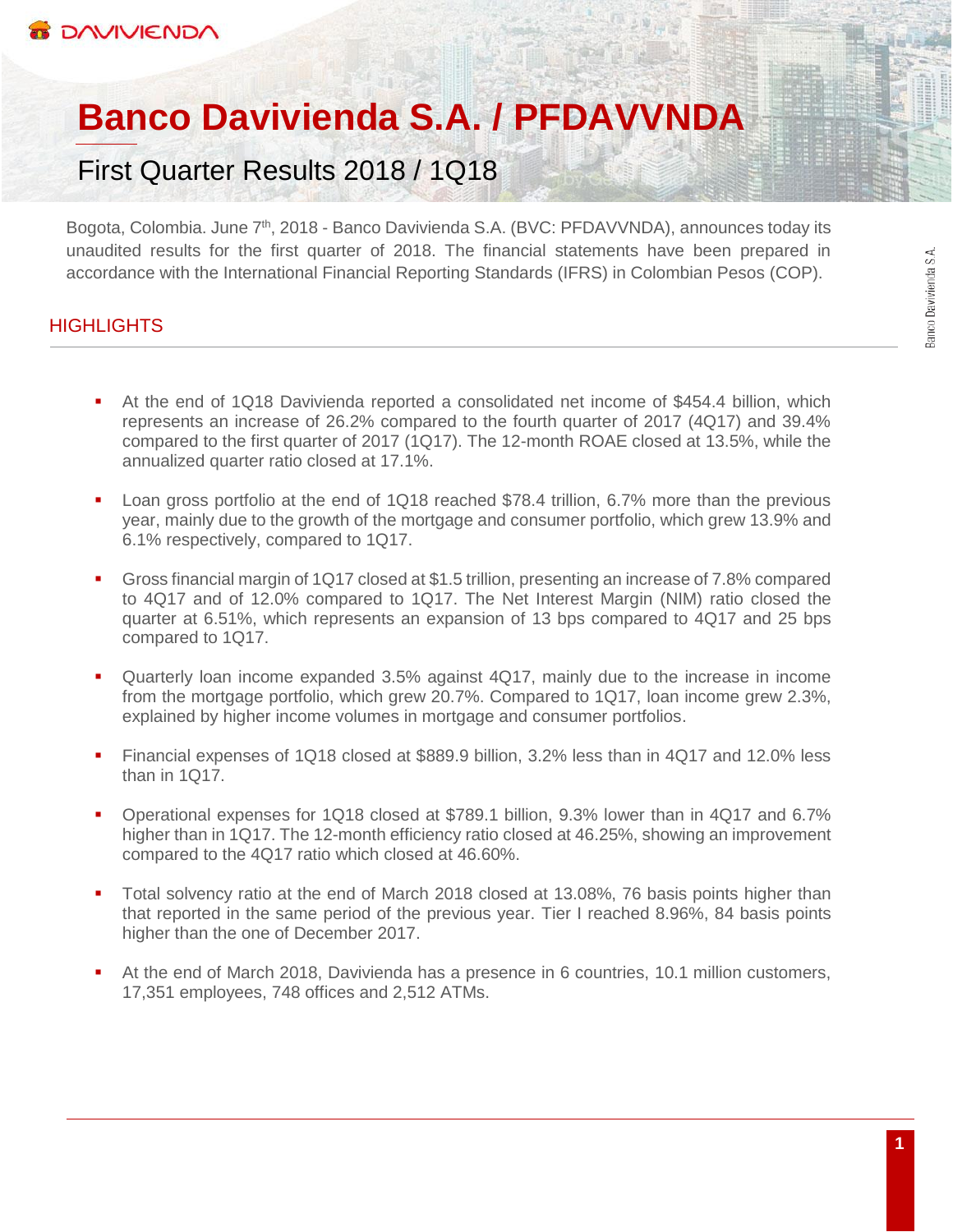## ECONOMIC ENVIRONMENT - COLOMBIA

The world economy registered a moderate slowdown in the first quarter of the year. On one hand, the US economy went from growing 2.89% at the end of 2017 to 2.32% in the first quarter of 2018. The euro zone, on the other hand, went from growing from 2.7% to 2.4% in the same period.

The growth in the first part of the year was affected, to a large extent, by climatic factors. It is expected, at least in the case of the United States, that they resume their upward trend in the coming months.

The price of oil accelerated its recovery in the first months of the year. The WTI reference went from USD \$55 in the last quarter of 2017 to USD \$63 in the first quarter of 2018. The rebound in the price of this commodity was associated with both supply and demand factors.

On the demand side we can highlight the climatic factors to which we have alluded and, on the supply side, the fall in production of Venezuela and Brazil. Two additional factors that contributed to this increase were the depreciation of the dollar worldwide, which tends to increase the value of dollar-denominated commodities, and geopolitical factors, particularly the departure of the Secretary of State Rex Tillerson which aroused concern about the position of the United States against the possibility of resuming economic sanctions against Iran.

The rebound in oil prices had important consequences on the price of the US dollar in Colombia, which registered a significant appreciation. The average exchange rate against the US currency in the first quarter reached \$2,860, 4.2% lower than in the last quarter of the previous year. The increase in the oil price also had an impact on the levels of country risk, which fell compared to those reached on the previous quarter.

Colombian economy showed a moderate recovery in its growth in the first quarter of the year. According to the DANE (National Administrative Department of Statistics), the GDP went from growing 1.7% at the end of 2017 to 2.2% in the first three months of the year. The growth was led by the sector of financial and insurance activities, which recorded a growth of 6.1%, followed by public administration and defense with 5.9%.

The construction sector had a sharp fall of 8.2% and mine exploitation of 3.6%. The manufacturing industry had a fall of 1.2% (less strong than the decrease of 1.8% obtained in the last quarter of 2017). The results of the Davivienda PMI for March and April of this year allow us to conclude that this fall was reversed in recent months.

In terms of inflation, the results obtained in the first quarter were very good, surpassing the expectations of the economic authorities and analysts. The inflation that at the end of last year reached 4.09%, decreased to 3.14% at the end of March. Lower food prices, together with the appreciation of the USD contributed to explain this situation.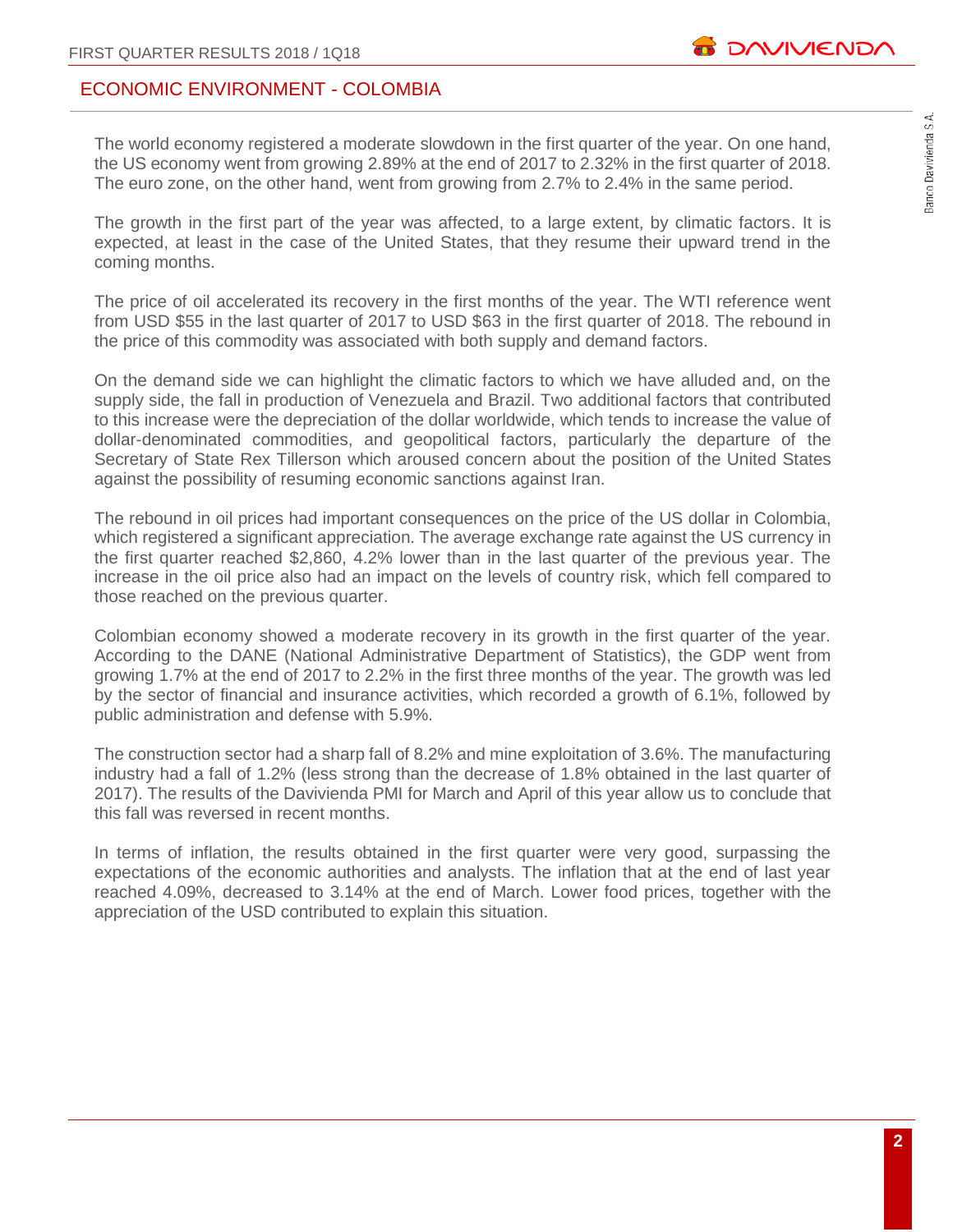# ECONOMIC ENVIRONMENT - CENTRAL AMERICA

In 2017, Honduras and Panama registered an acceleration of economic growth measured through GDP. The annual increase of Panama's GDP was 5.36% above the 4.99% recorded in 2016. Likewise, Honduras's was 4.79%, higher than the 3.75% reported in 2016.

The Panamanian economy was driven by higher revenues from tolls from the Panama Canal and the dynamism of the construction sector, due to increases in investment in public and private works. In Honduras, the momentum can be attributed both to the agricultural and the financial intermediation sectors; good results in coffee and sugar crops were crucial for the agricultural sector.

On the other hand, there were slowdowns of economic growth in 2017 in Costa Rica and El Salvador. In Costa Rica, the GDP increase was 3.19% lower than the 4.16% of 2016. This slowdown was characterized by lower contributions to growth by the sectors of professional, scientific, technical and administrative activities and by the manufacturing industry. El Salvador recorded a growth of 2.32% in 2017, lower than the 2.58% of 2016. The slowdown was due to lower contributions to growth by the agricultural and utilities sectors.

When measuring economic activity through the IMAE-IVAE<sup>1</sup> economic indicators for Costa Rica, El Salvador and Honduras in the first two months of the year, there are slowdowns compared to the annual growth reported in the same months of 2017.

Annual inflation in Costa Rica, El Salvador and Honduras closed the first quarter of 2018 at 2.61%, 0.91% and 4.35% respectively. These figures are higher in each case than the annual inflation recorded at the end of the first quarter of 2017. The increases are mainly due to higher contributions from the food and non-alcoholic beverages sectors, although higher fuel prices have played an important role in some countries. For Costa Rica and Honduras, inflation remains within the target range established by their central banks. Panama's annual inflation, on the other hand, is lower in March 2018 (0.58%) than in March 2017 (1.46%), due to the negative contribution of food and nonalcoholic beverages.

Regarding monetary policy, the Central Bank of Costa Rica increased its reference rate from 4.75% to 5.0% in January 2018 and kept it stable for the rest of the quarter. The Central Bank of Honduras has kept its monetary policy rate stable at 5.50% since its increase in June 2016.

Regarding currencies of the region, the Costa Rican colon registered an appreciation of 0.67% compared to the one of the end of 2017 and the Honduran lempira a depreciation of 0.22%. The average prices for the first quarter of 2018 were 569.29 for the colon and 23.76 for the lempira.

The fiscal deficit as a percentage of the GDP closed 2017 with an increase for Costa Rica (to 6.2% from 5.3%) and with decreases for El Salvador, Honduras and Panama (to 2.5% from 3.1%; 2.7% from 2.8%, and 3.1% from 4.0%, respectively).

Finally, in the first quarter of 2018 there was an improvement in the risk rating of El Salvador's debt by Moody's, going from "Caa1" to "B3". Fitch Ratings gave a negative outlook to the rating of Costa Rica that is located in "BB". The ratings and outlooks remained stable for Honduras and Panama.

 $\overline{a}$ 

 $1$  Monthly Index of Economic Activity – Volume Index of Economic Activity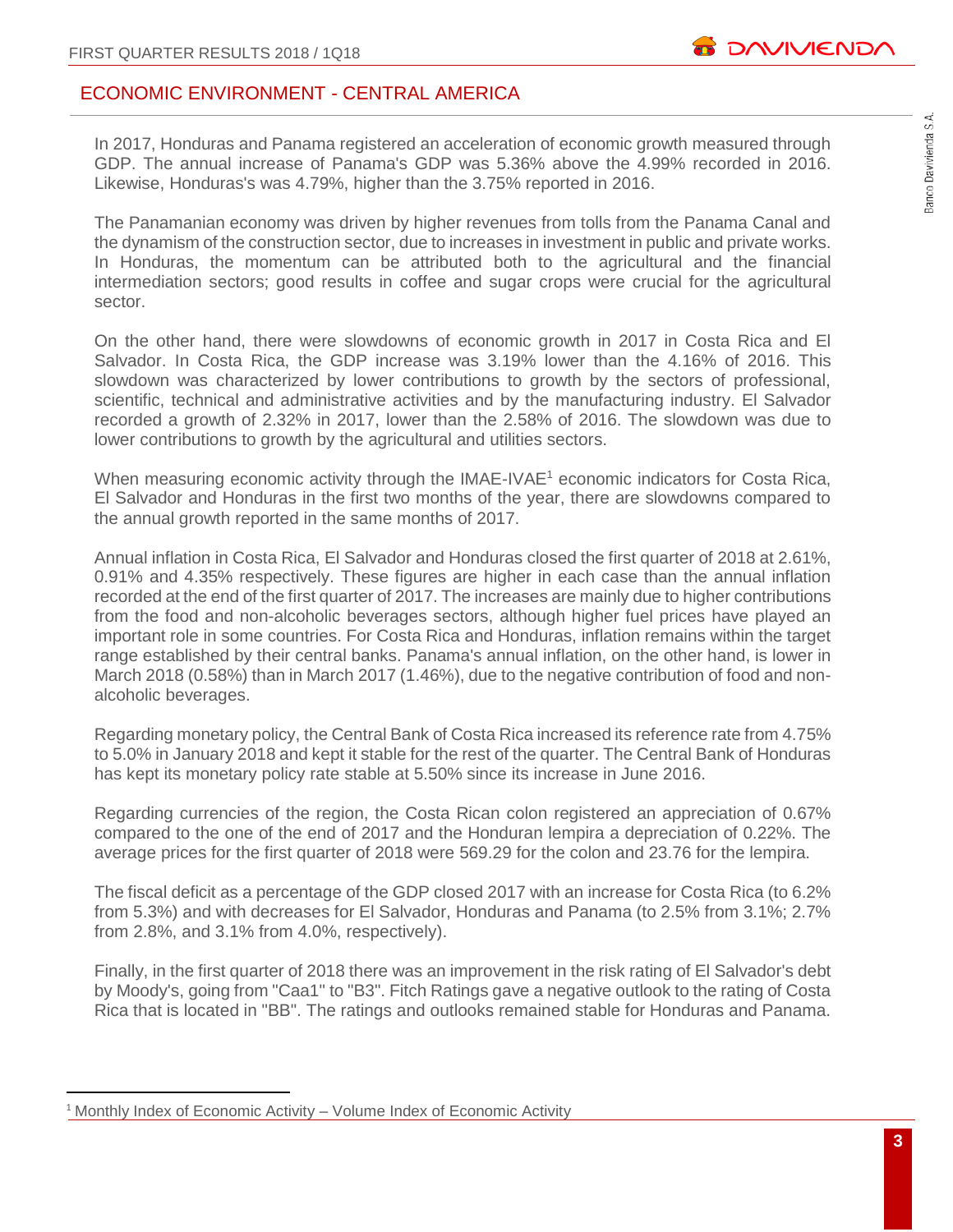# MAIN FIGURES: BALANCE SHEET AND INCOME STATEMENT

| <b>Balance Sheet</b>                                 |                 |                  |                 |                |               |
|------------------------------------------------------|-----------------|------------------|-----------------|----------------|---------------|
| (COP billion)                                        |                 |                  |                 |                | % Chg.        |
| <b>Assets</b>                                        | <b>Mar. 17</b>  | <b>Dec. 17</b>   | <b>Mar. 18</b>  | Q/Q            | Y/Y           |
| Cash and interbank                                   | 9,311           | 9,336            | 8,412           | (9.9)          | (9.7)         |
| Investments                                          | 9,388           | 11,041           | 10,440          | (5.4)          | 11.2          |
| Gross Loan Portfolio                                 | 73,438          | 78,220           | 78,381          | 0.2            | 6.7           |
| Loan Loss Reserves                                   | (1,888)         | (2,310)          | (3, 176)        | 37.5           | 68.2          |
| Property, Plant and Equipment                        | 835             | 732              | 725             | (1.0)          | (13.2)        |
| Other assets<br><b>Total Assets</b>                  | 4,823<br>95,073 | 4,484<br>100,771 | 4,810<br>98,866 | 7.3<br>(1.9)   | (0.3)<br>4.0  |
|                                                      |                 |                  |                 |                |               |
| <b>Liabilities</b>                                   |                 |                  |                 |                |               |
| Deposits                                             | 61,604          | 63,311           | 64,318          | 1.6            | 4.4           |
| <b>Bonds</b>                                         | 9,683           | 12,009           | 9,844           | (18.0)         | 1.7           |
| <b>Credits with Entities</b>                         | 8,280           | 9,686            | 9,835           | 1.5            | 18.8          |
| <b>Other Liabilities</b><br><b>Total Liabilities</b> | 5,660<br>85,227 | 4,882<br>89,887  | 4,566<br>88,562 | (6.5)<br>(1.5) | (19.3)<br>3.9 |
|                                                      |                 |                  |                 |                |               |
| <b>Equity</b>                                        |                 |                  |                 |                |               |
| Non-controlling Interest                             | 83              | 85               | 80              | (5.7)          | (3.4)         |
| Equity                                               | 9,762           | 10,799           | 10,223          | (5.3)          | 4.7           |
| <b>Total Equity</b>                                  | 9,845           | 10,884           | 10,303          | (5.3)          | 4.7           |
| <b>Total Liabilities and Equity</b>                  | 95,073          | 100,771          | 98,866          | (1.9)          | 4.0           |
|                                                      |                 |                  |                 |                |               |
| <b>P&amp;L Statement</b>                             |                 |                  |                 |                | % Chg.        |
| (COP billion)                                        | <b>1Q17</b>     | 4Q17             | <b>1Q18</b>     | Q/Q            | Y/Y           |
| Interest income                                      | 2,364           | 2,325            | 2,405           | 3.5            | 1.7           |
| Loans                                                | 2,179           | 2,156            | 2,230           | 3.5            | 2.3           |
| Investments                                          | 168             |                  | 148             | 2.3            | (11.9)        |
| Other income                                         |                 | 145              |                 |                |               |
|                                                      | 16              | 24               | 27              | 10.8           | 62.2          |
| <b>Financial expenses</b>                            | 1,011           | 919              | 890             | (3.2)          | (12.0)        |
| Gross financial margin                               | 1,353           | 1,405            | 1,515           | 7.8            | 12.0          |
| Provision expenses                                   | 486             | 512              | 464             | (9.4)          | (4.5)         |
| Net interest margin                                  | 867             | 894              | 1,051           | 17.6           | 21.2          |
| Operating income                                     | 289             | 325              | 317             | (2.5)          | 9.8           |
| Operating expenses                                   | 740             | 870              | 789             | (9.3)          | 6.7           |
| Exchange and derivatives                             | 26              | 8                | 26              | 239.9          | 3.0           |
| Other income and expenses, net                       | 1               | 55               | $-26$           | (100.0)        | (100.0)       |
| Income before taxes                                  | 443             | 412              | 579             | 40.7           | 30.8          |
| Income tax                                           | 117             | 52               | 125             | 141.8          | 6.9           |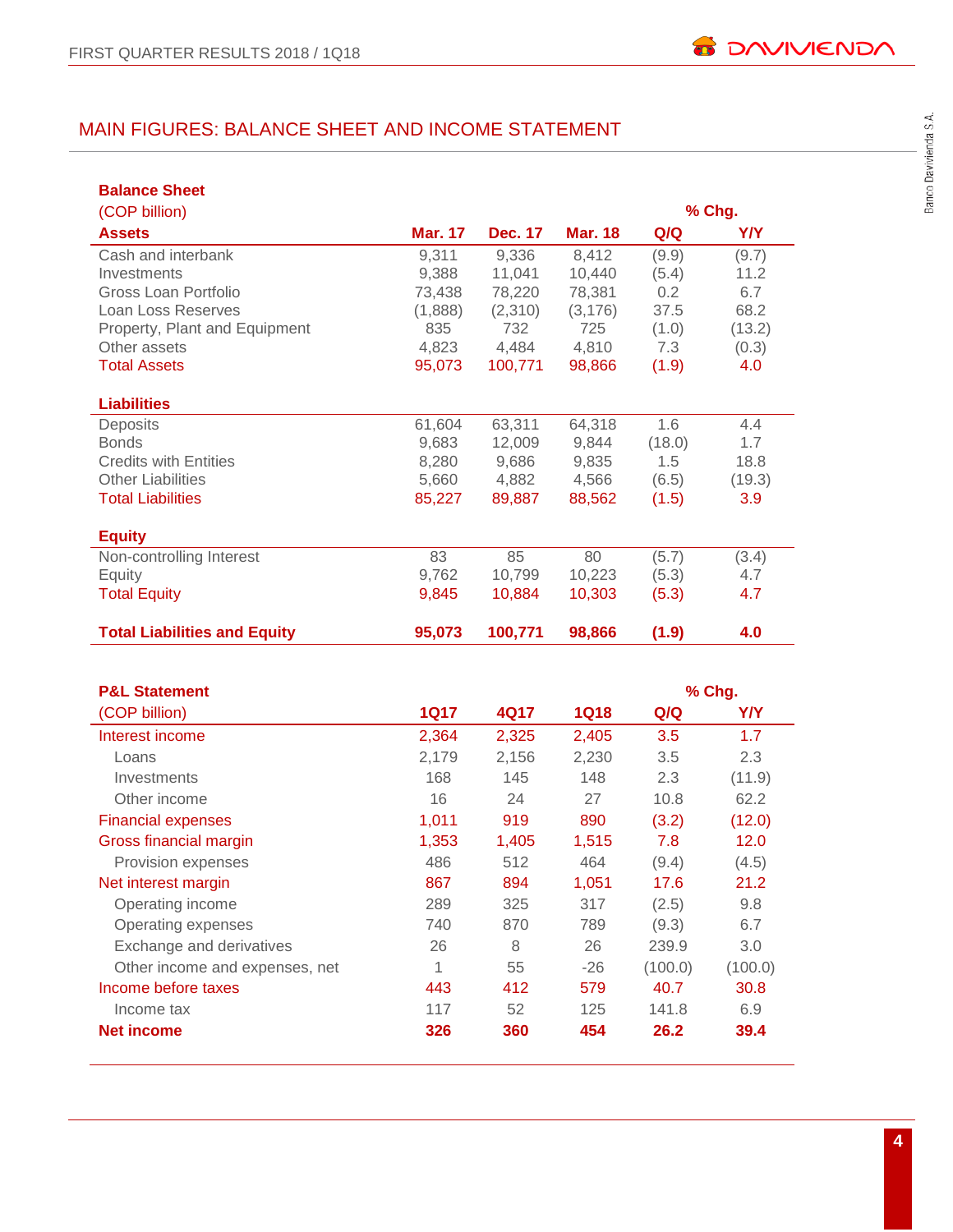# MAIN RATIOS

| <b>Main Ratios</b>        |             |       |             |       | <b>Bps. Chg</b> |
|---------------------------|-------------|-------|-------------|-------|-----------------|
| $(12$ months)             | 1Q17        | 4Q17  | <b>1Q18</b> | Q/Q   | Y/Y             |
| Net Interest Margin - NIM | 6.26%       | 6.38% | 6.51%       | 13    | 25              |
| Cost of Risk              | 1.74%       | 2.53% | 2.49%       | (3)   | 76              |
| <b>Efficiency</b>         | 46.4%       | 46.6% | 46.2%       | (35)  | (11)            |
| <b>ROAE</b>               | 17.0%       | 12.4% | 13.5%       | 109   | (352)           |
| <b>ROAA</b>               | 1.77%       | 1.30% | 1.42%       | 12    | (35)            |
| <b>Main Ratios</b>        |             |       |             |       | <b>Bps. Chg</b> |
| (Annualized quarter)      | <b>1Q17</b> | 4Q17  | <b>1Q18</b> | Q/Q   | Y/Y             |
| Net Interest Margin - NIM | 6.55%       | 6.33% | 6.66%       | 32    | 11              |
| Cost of Risk              | 2.65%       | 2.62% | 2.37%       | (25)  | (28)            |
| Efficiency                | 44.5%       | 48.5% | 43.3%       | (520) | (117)           |
| <b>ROAE</b>               | 13.1%       | 13.5% | 17.2%       | 367   | 404             |
| <b>ROAA</b>               | 1.38%       | 1.44% | 1.82%       | 38    | 44              |

# MAIN ACCOUNTING CHANGES 1Q18

As of January 1st 2018, the IFRS 9 - 2014 version was implemented in Colombia changing the rules applied in terms of classification and measurement of financial instruments, asset impairment, and hedge accounting.

The main impact came from the measurement of financial assets impairment, where we migrated from an incurred losses model to an expected losses model. This change generated an initial impact of \$768 billion on January 1st, which was recognized as a higher value of loan loss reserves in the asset side and a lower value in the Other Comprehensive Income (OCI) account of the equity. It is important to note that this OCI account, is where we recognize the accumulated difference between the model applied under international accounting standards and the reference model applied in Colombia.

As for the classification of financial instruments, with the new alternative to classify investments at fair value with changes in the OCI, we reallocated \$3.8 trillion, 37% of the portfolio, from investments at fair value with changes in the P&L to fair value with changes in the OCI.

No particular impacts were identified regarding the new hedge accounting rules.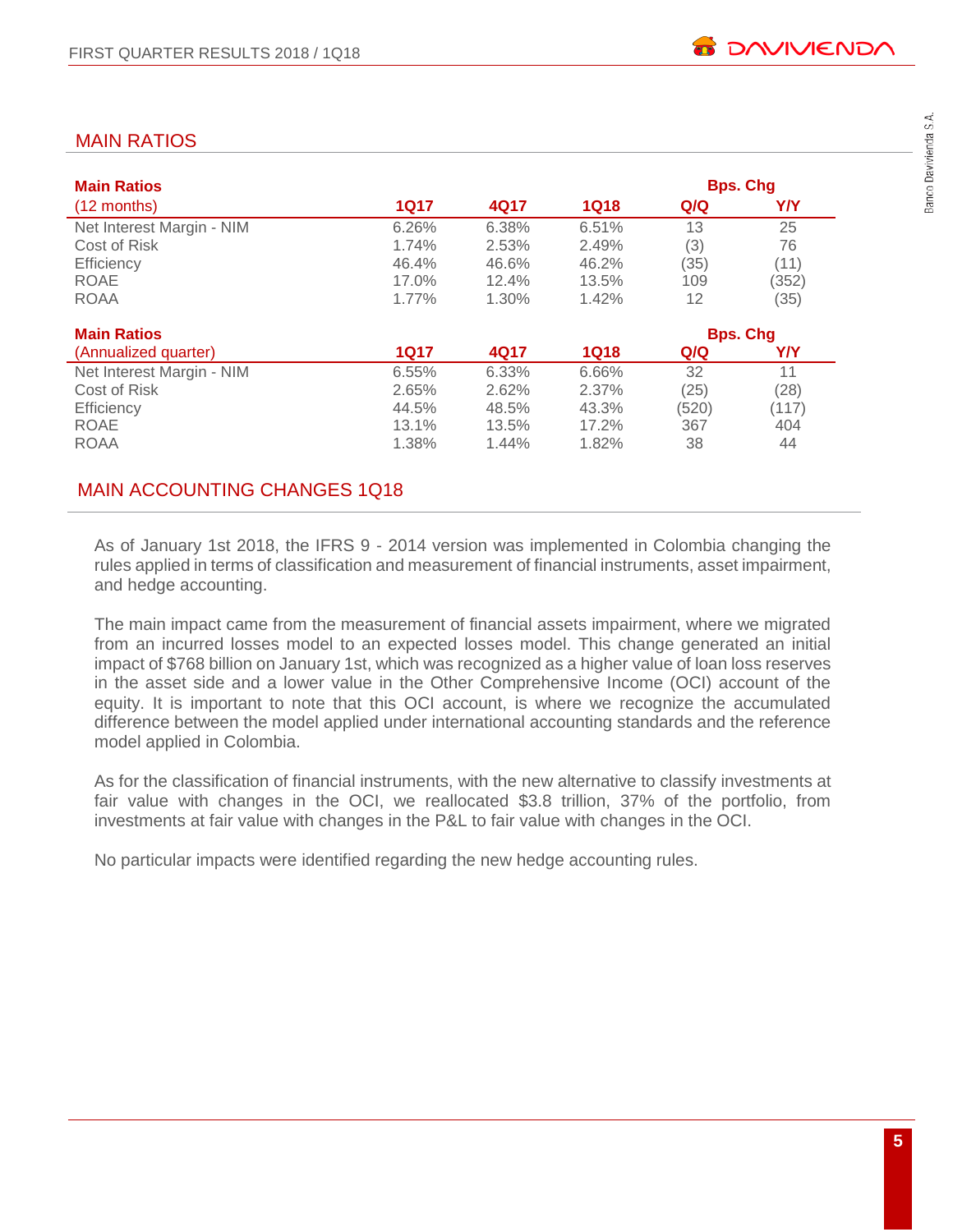# BALANCE SHEET

#### **Assets**

| <b>Balance Sheet</b>             |            |            | <b>Consolidated</b> |       |        |            | <b>Colombia</b> |        |            | <b>International USD</b> |            |
|----------------------------------|------------|------------|---------------------|-------|--------|------------|-----------------|--------|------------|--------------------------|------------|
| (COP billion)                    |            |            |                     |       | % Chq. |            |                 | % Chq. |            |                          | % Chg.     |
| <b>Assets</b>                    | Mar.<br>17 | Dec.<br>17 | Mar.<br>18          | Q/Q   | Y/Y    | Mar.<br>18 | Q/Q             | Y/Y    | Mar.<br>18 | Q/Q                      | <b>Y/Y</b> |
| Cash and interbank               | 9.311      | 9,336      | 8.412               | (9.9) | (9.7)  | 4.201      | (15.5)          | (15.1) | 1.515      | 3.5                      | 0.2        |
| Investments                      | 9.388      | 11.041     | 10.440              | (5.4) | 11.2   | 8.888      | (2.6)           | 12.0   | 1.043      | (6.5)                    | 7.3        |
| Gross Loan Portfolio             | 73.438     | 78.220     | 78.381              | 0.2   | 6.7    | 63.402     | 1.5             | 8.5    | 5.387      | 2.1                      | 3.5        |
| Loan Loss Reserves               | (1,888)    | (2,310)    | (3, 176)            | 37.5  | 68.2   | (2,764)    | 38.5            | 73.8   | (148)      | 40.9                     | 43.8       |
| Property, Plant and<br>Equipment | 835        | 732        | 725                 | (1.0) | (13.2) | 459        | 1.3             | (17.5) | 96         | 2.2                      | (1.0)      |
| Other assets                     | 4,823      | 4.484      | 4.810               | 7.3   | (0.3)  | 3.551      | 10.9            | (1.9)  | 281        | 4.1                      | 11.4       |
| <b>Total Assets</b>              | 95.073     | 100,771    | 98,866              | (1.9) | 4.0    | 77.277     | (0.6)           | 5.4    | 8,078      | 0.7                      | 3.0        |

#### Performance Q/Q:

As of March 31<sup>st</sup>, 2018 consolidated assets totaled \$98.9 trillion, decreasing 1.9% compared to 4Q17, mainly due to the drop in cash and interbank of 9.9%. When excluding the effect of the exchange rate, the fall in assets is -0.3%.

Cash and interbank totaled \$8.4 trillion, 9.9% lower than 4Q17. The decrease was concentrated in Colombia, responding in the first place to the implementation of foreign currency trading strategies given the expectation of the exchange rate revaluation; and secondly, to the reduction of liquidity surplus due to the growth of the loan portfolio. In the international subsidiaries, the cash totaled USD \$1.5 billion, increasing 3.5% compared to the previous quarter, mainly due to higher liquidity operations in Costa Rica and to increases in foreign banks' cash in El Salvador.

The investment portfolio closed with a balance of \$10.4 trillion, presenting a decrease of 5.4% concentrated in international subsidiaries (6.5%) due to a decrease in overnight instruments in Costa Rica and lower public debt securities issued by the Central Bank in Honduras. On the other hand, the Colombian operation fell 2.6%, explained by the reduction of surplus liquidity of the Bank.

The gross portfolio for the period totaled \$78.4 trillion, remaining stable during the quarter. In Colombia, the portfolio increased 0.3%, given the behavior of the mortgage and commercial portfolios, which showed a growth of 3.3% and 1.5% respectively.

Loan Loss Reserves reached \$3.2 trillion pesos, 37.5% more than the previous quarter, as a result of higher risk levels and the increase in provisions due to IFRS 9 implementation.

#### Performance Y/Y:

The asset showed an increase of 4.0% compared to March 2017, mainly due to the growth of the net portfolio and investments, which presented increases of 5.1% and 11.2%, respectively. During 2017, the Colombian peso revaluated 3.6%, which resulted in a 0.9% decrease on the assets.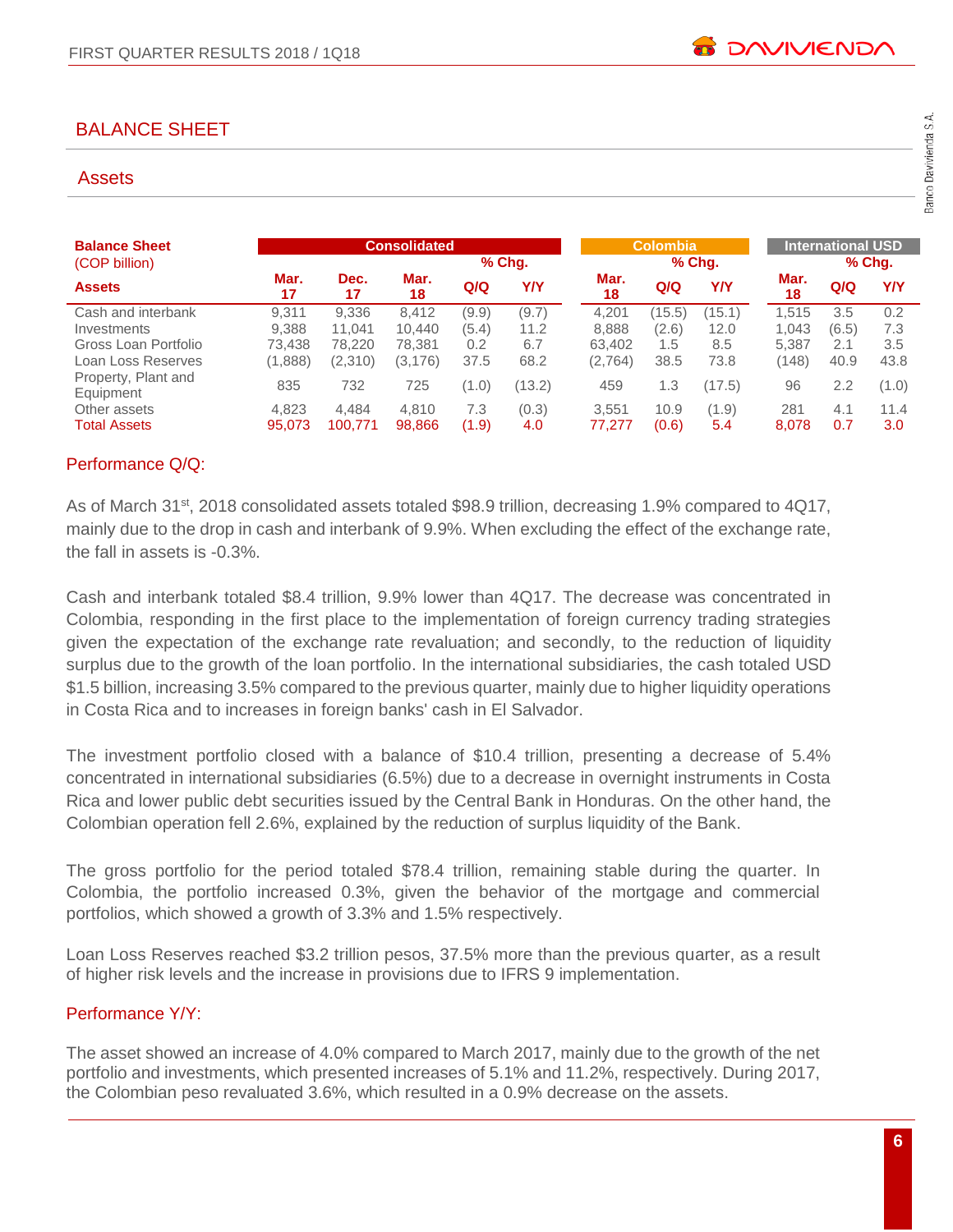The cash and interbank present a drop of 9.7%, mainly due to the operation in Colombia, where cash reports a reduction of 15.5% as a consequence of the legal reserve strategy, while the monetary market operations do not report significant variations. In international subsidiaries, the cash and interbank remained stable compared to the previous year.

The consolidated investment portfolio presented an increase of 11.2%, mainly due to the operation in Colombia, which grew 12.0%. This increase occurred as a result of an expected cut of the interest rates by the issuer and the increase in the liquidity reserve, as a consequence of the natural growth of the balance sheet.

On the other hand, gross loans show an increase of 6.7%, given the performance of the mortgage and commercial portfolios, which show a 13.9% and 4.0% growth respectively.

Finally, loan loss reserves increase, 68.2% compared to the previous year.

| <b>Balance sheet</b> |            | <b>Consolidated</b> |            |       |        | <b>Colombia</b> |        |      | International USD |        |       |
|----------------------|------------|---------------------|------------|-------|--------|-----------------|--------|------|-------------------|--------|-------|
| (COP billion)        |            |                     |            |       | % Chq. |                 | % Chq. |      |                   | % Chq. |       |
| <b>Gross Loans</b>   | Mar.<br>17 | Dec.<br>17          | Mar.<br>18 | Q/Q   | Y/Y    | Mar.<br>18      | Q/Q    | YN   | Mar.<br>18        | Q/Q    | Y/Y   |
| Commercial           | 38,079     | 39.542              | 39.610     | 0.2   | 4.0    | 31.314          | 1.5    | 6.6  | 2.984             | 2.5    | (1.0) |
| Consumer             | 19.289     | 20.670              | 20.461     | (1.0) | 6.1    | 16.966          | (0.0)  | 6.2  | .257              | 1.5    | 9.4   |
| Mortgage             | 16.069     | 18,008              | 18,309     | 1.7   | 13.9   | 15.123          | 3.3    | 15.8 | 1.146             | 1.6    | 9.9   |
| Total                | 73.438     | 78.220              | 78.381     | 0.2   | 6.7    | 63.402          | 1.5    | 8.5  | 5,387             | 2.1    | 3.5   |

#### Gross Loans

#### Performance Q/Q:

Gross loans closed at \$78.4 trillion, remaining stable compared to 4Q17, given the effect of the COP appreciation during the quarter. If we exclude the quarterly COP revaluation, the gross portfolio shows a growth of 1.6%.

The segment with the highest quarterly growth is mortgage with 1.7%, mostly because of the behavior in Colombia, where it grew 3.3%, given the good performance of the leasing segment.

The commercial portfolio increased 0.17%, primarily in Colombia, where it grew by 1.5% as a result of the dynamics in the construction and corporate segments.

On the other hand, the consumer portfolio showed a decrease of 1.0% most of all as a result of the effect of the exchange rate. In Colombia, this portfolio remains stable, while in the international operation it shows a 1.5% growth in US dollars.

#### Performance Y/Y:

The annual growth of the gross portfolio was 6.7%, mainly due to the performance of the mortgage and consumer portfolios, which grew 13.9% and 6.1% respectively. If we exclude the annual revaluation of the peso, the gross portfolio shows a 7.5% growth.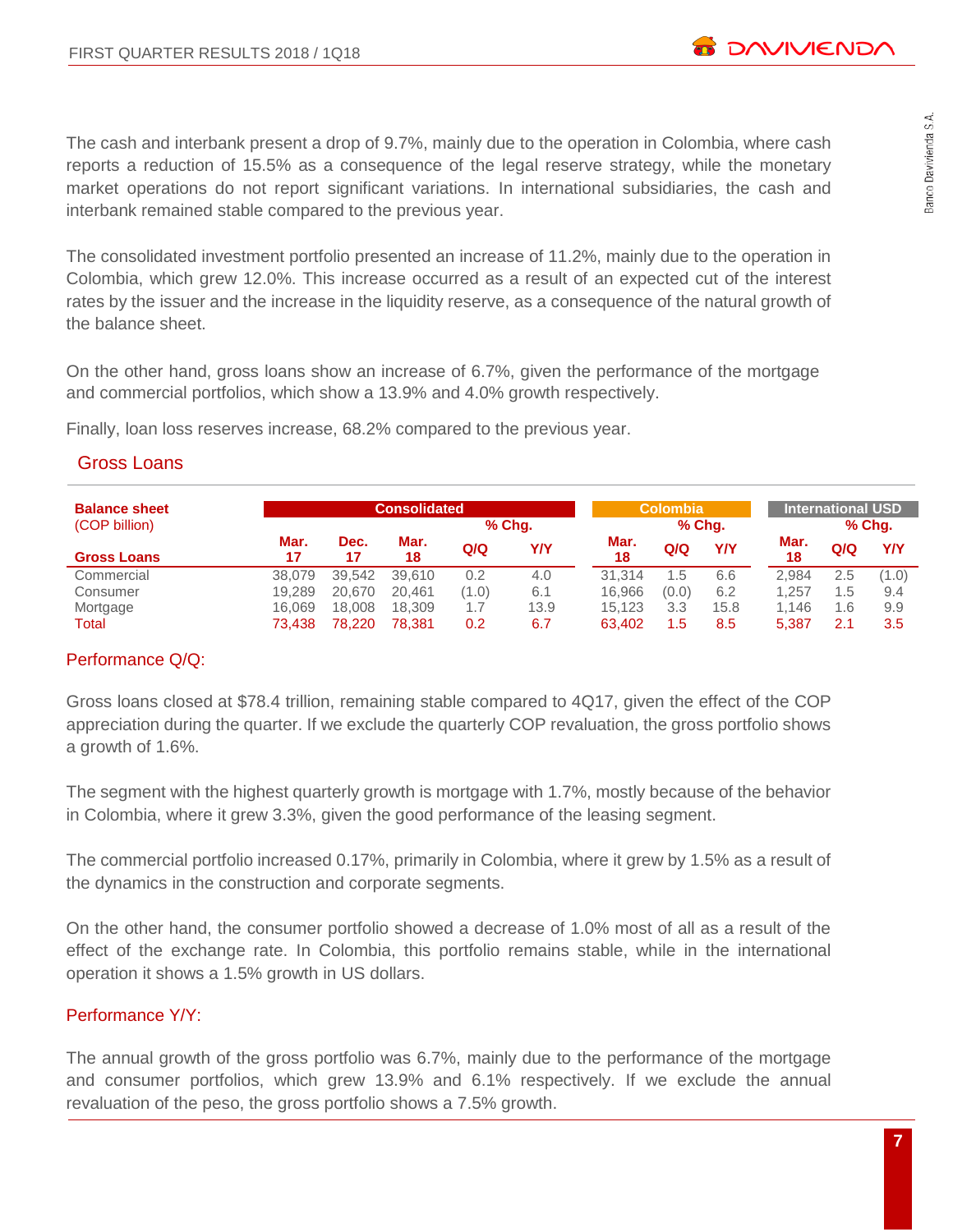The mortgage portfolio in Colombia showed an annual growth of 15.8%, first and foremost in the leasing and social interest housing segments (growth of 20% and 10%).

Construction and SMEs segments underscore in the commercial portfolio, with a growth of 20% and 13% respectively.

The consumer portfolio showed a 6.2% growth in Colombia, where significant growth occurred in credit card, payroll and unsecured personal loans (with increases of 6%, 7% and 10%).

In the international subsidiaries, the gross portfolio totaled USD \$5.4 billion, mainly due to the mortgage and consumer portfolios (with increases of 9.9% and 9.4% compared to the previous year). This behavior is mainly due to the dynamics presented in Costa Rica and El Salvador.

#### Asset Quality and Coverage

|                            |          | <b>Consolidated</b> |       |  | <b>Colombia</b> |       |       |          | <b>International USD</b> |       |
|----------------------------|----------|---------------------|-------|--|-----------------|-------|-------|----------|--------------------------|-------|
| <b>Portfolio Quality</b>   | 1Q17     | 4Q17                | 1Q18  |  | 1Q17            | 4Q17  | 1Q18  | 1Q17     | 4Q17                     | 1Q18  |
| Commercial                 | 1.58%    | 2.55%               | 3.34% |  | 1.70%           | 2.85% | 3.83% | 1.18%    | 1.49%                    | 1.52% |
| Consumer                   | 2.61%    | 2.63%               | 2.76% |  | 2.66%           | 2.60% | 2.75% | $2.37\%$ | 2.79%                    | 2.83% |
| Mortgage                   | $2.55\%$ | 3.35%               | 3.59% |  | 2.69%           | 3.61% | 3.81% | 1.95%    | 2.24%                    | 2.56% |
| Subtotal (90) <sup>2</sup> | $2.07\%$ | 2.76%               | 3.25% |  | 2.19%           | 2.96% | 3.53% | $1.60\%$ | 1.95%                    | 2.05% |
| Mortgage (120)             | $1.93\%$ | 2.52%               | 2.70% |  | 1.98%           | 2.65% | 2.81% | 1.72%    | 1.94%                    | 2.18% |
| Total $(120)^3$            | 1.93%    | 2.57%               | 3.04% |  | $2.03\%$        | 2.74% | 3.30% | $1.55\%$ | 1.89%                    | 1.96% |

#### Performance Q/Q:

The NPL ratio of the consolidated portfolio was 3.25%, showing a deterioration of 49 bps compared to the one reported in December 2017. This increase in the risk level of the portfolio is mainly due to the slowdown in the Colombian economy, which have brought implications in the debtors' ability to pay, a situation that is evident in the country's financial system.

The NPL ratio of the commercial portfolio closed at 3.34%, presenting a decrease of 79 bps compared to the last quarter. This deterioration is explained by the increase in 90 days past due loans of some clients and particular sectors of the Colombian portfolio.

The 90 days NPL ratio of the mortgage portfolio closed at 3.59%, presenting an increase of 24 bps compared to December 2017, mainly due to deterioration in housing leasing loans and in housing loans disbursed to independent persons. During this quarter we securitized mortgage loans by \$157.9 billion pesos; when discounting this effect, the NPL ratio for the mortgage portfolio would have been 3.56%.

Aiming to properly observe the behavior of the mortgage loans, we calculated its 120 days NPL, which closed at 2.70% at the end of 1Q18, presenting a deterioration of 18 bps against 4Q17.

 $\overline{a}$ 

<sup>2</sup> Portfolio > 90 days / Gross portfolio.

<sup>&</sup>lt;sup>3</sup> Total (120) includes: (Mortgage>120 days + Commercial>90 days + Consumer>90 days) / Gross portfolio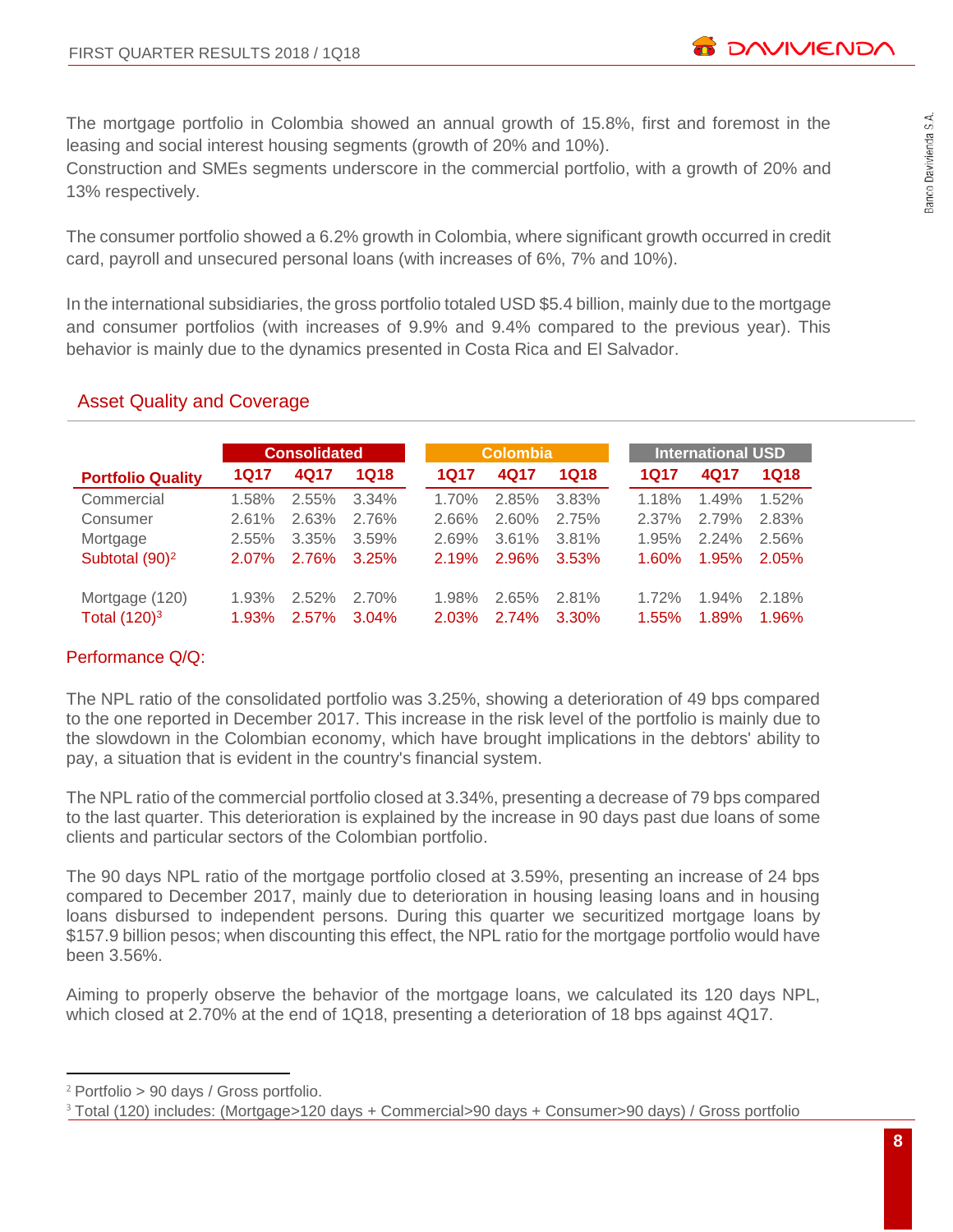On the other hand, the consolidated NPL of the consumer portfolio closed at 2.76%, showing a deterioration of 13 bps compared to the one registered in December 2017. This indicator has shown a lower deterioration than the other segments despite the increase in the risk level of the portfolio in Colombia and thanks to the adjustment in origination policies made during the first half of the year.

#### Performance Y/Y:

Consolidated NPL showed an increase of 118 bps compared to the one reported in March 2017, as a result of the slowdown in the Colombian economy.

Commercial portfolio NPL showed an increase of 176 bps compared to the one reported in March 2017. This is the segment with most deterioration, mainly due to higher credit risk of some clients and particular sectors of the Colombian portfolio.

The NPL ratio of the mortgage portfolio presented an increase of 103 bps compared to the one reported in March 2017. During the last twelve months we securitized \$829.4 billion pesos of mortgage loans. When discounting this effect, the mortgage NPL ratio would have been of 3.43%.

The 120 days past due NPL ratio for the mortgage portfolio showed a growth of 77 bps compared to March 2017.

| On the other hand, the NPL of the consumer portfolio increased 16 bps compared to the one reported |  |  |
|----------------------------------------------------------------------------------------------------|--|--|
| in March 2017.                                                                                     |  |  |

|            |        | Coverage <sup>4</sup> |          | <b>Total Reserves Coverage<sup>5</sup></b> |        |        |  |  |
|------------|--------|-----------------------|----------|--------------------------------------------|--------|--------|--|--|
| Coverage   | 1017   | 4017                  | 1018     | 1017                                       | 4017   | 1018   |  |  |
| Commercial | 147.6% | 121.0%                | 117.2%   | 218.1%                                     | 156.8% | 129.6% |  |  |
| Consumer   | 184.0% | 181.7%                | 247.4%   | 261.5%                                     | 273.5% | 281.9% |  |  |
| Mortgage   | 17.6%  | 16.4%                 | $34.2\%$ | 88.9%                                      | 71.3%  | 70.1%  |  |  |
| Total      | 124.5% | 107.1%                | 124.7%   | 197.5%                                     | 162.3% | 148.3% |  |  |

#### Performance Q/Q:

Total Reserves Coverage ratio closed at 148.1% on March 2018, lower than the one registered during 4Q17, mainly explained by the increase in the non-performing loans in the commercial and mortgage portfolios in Colombia.

Regarding the Coverage ratio, it closed at 124.7% on March 2018, higher than the 107.1% reported in the previous quarter as a result of the implementation of IFRS 9. This increase was due to the change in the provision model which generated a reallocation of \$768 billion on loan loss reserves from the OCI.

#### Performance Y/Y:

 $\overline{a}$ 

The Total Reserves Coverage Ratio decreased from 197.5% in 1Q17 to 148.1% in 1Q18, mainly due to the increase in the non-performing loans. Moreover, the Coverage ratio closed at 124.7% on March 2018.

<sup>4</sup> Coverage: Asset Allowances / Portfolio> 90 days

<sup>&</sup>lt;sup>5</sup> Total Reserves Coverage: (Assets Allowances + Equity Allowances) / Portfolio> 90 days.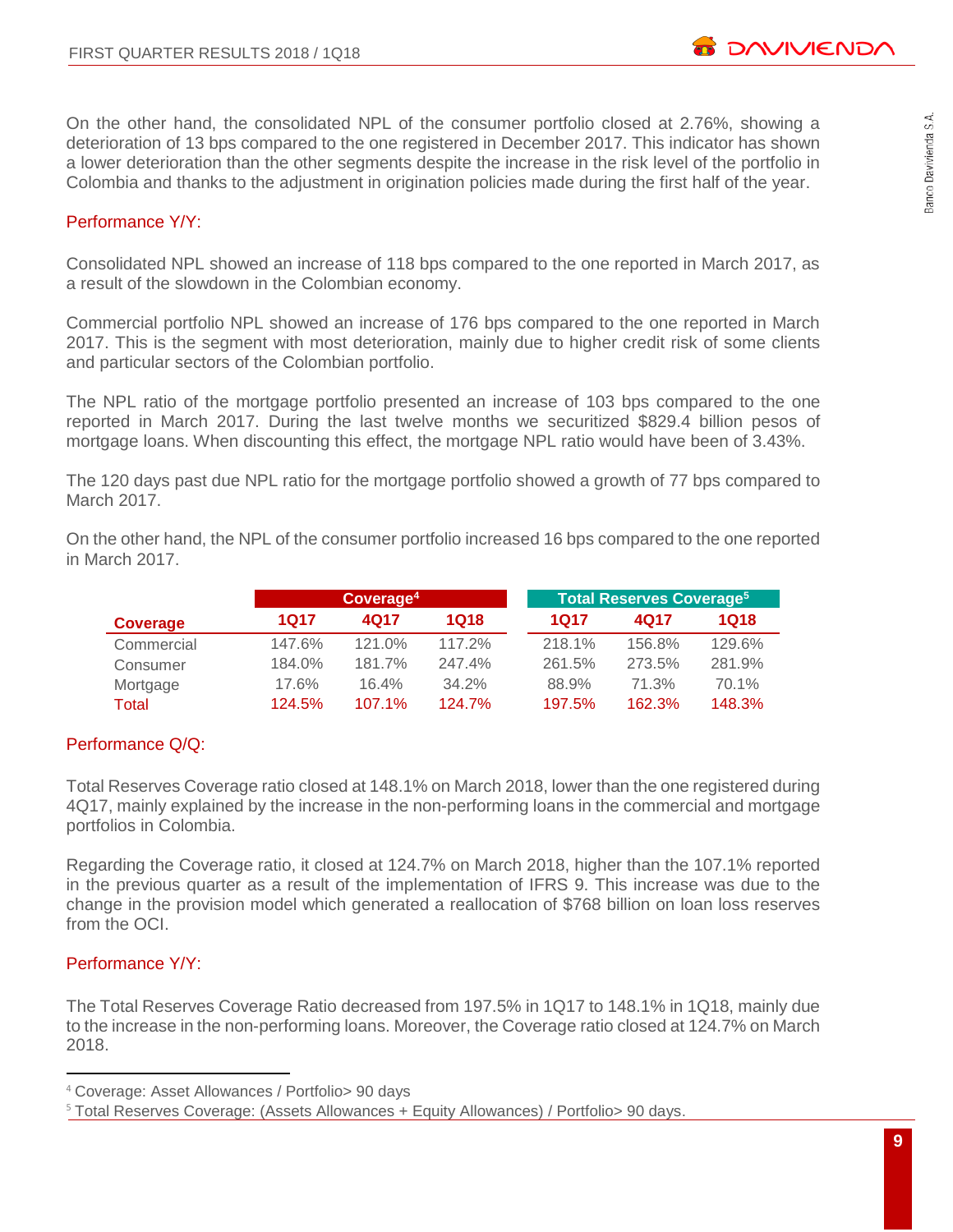| anuniy Obulces                 |                 |                 |                     |              |             |                 |                 |             |                |                          |             |
|--------------------------------|-----------------|-----------------|---------------------|--------------|-------------|-----------------|-----------------|-------------|----------------|--------------------------|-------------|
| <b>Balance sheet</b>           |                 |                 | <b>Consolidated</b> |              |             |                 | <b>Colombia</b> |             |                | <b>International USD</b> |             |
| (COP billion)                  |                 |                 |                     |              | % Chq.      |                 | % Chq.          |             |                |                          | $%$ Chq.    |
| <b>Funding Sources</b>         | Mar.<br>17      | Dec.<br>17      | Mar.<br>18          | Q/Q          | <b>Y/Y</b>  | Mar.<br>18      | Q/Q             | <b>Y/Y</b>  | Mar.<br>18     | Q/Q                      | <b>Y/Y</b>  |
| Demand deposits                | 34,468          | 33,983          | 33,526              | (1.3)        | (2.7)       | 26.451          | 1.1             | (0.5)       | 2.544          | (3.0)                    | (6.8)       |
| Term deposits                  | 27.135          | 29.328          | 30.792              | 5.0          | 13.5        | 23.574          | 8.5             | 19.6        | 2.596          | 1.8                      | 0.8         |
| <b>Bonds</b>                   | 9.683           | 12.009          | 9.844               | (18.0)       | 1.7         | 9.049           | (18.5)          | (0.5)       | 286            | (6.0)                    | 39.8        |
| Credits with entities<br>Total | 8.280<br>79,567 | 9.686<br>85,006 | 9.835<br>83,997     | 1.5<br>(1.2) | 18.8<br>5.6 | 5.890<br>64,965 | 4.0<br>0.5      | 20.1<br>7.8 | 1.419<br>6,845 | 5.2<br>0.3               | 21.3<br>2.5 |

# Funding Sources

#### Performance Q/Q:

Funding sources closed at \$84.0 trillion, falling against 4Q17 mainly due to the maturity of the USD \$500 million senior bond and of the \$454 billion COP ordinary bonds in Colombia during the quarter, reaching a net loans to funding sources ratio of 89.5%, which decreased 23 bps compared to the previous quarter. Without including bonds, this ratio increases to 101.4%.

Demand deposits totaled \$33.5 trillion, 1.3% less than those reported in 4Q17, mainly due to a lower balance in high-cost accounts in Colombia and Central America.

Term deposits totaled \$30.8 trillion pesos, 5.0% higher than the previous quarter, as a result of the increase of term deposits in Colombia which grew 8.5% compared to the previous quarter.

On the other hand, the bonds closed at \$9.8 trillion, 18.0% lower than the previous quarter as a result of the maturity of the senior bonds in USD in January of this year.

Credits with entities totaled \$9.8 trillion, 1.5% higher than those reported in the previous quarter, mainly due to the Colombian operation.

#### Performance Y/Y:

Funding sources presented an increase of 5.6% compared to 1Q17, mainly due to the growth in the balance of term deposits and credits with entities, with growths of 13.5% and 18.8% respectively. Excluding the effect of the annual revaluation of the Colombian peso, funding sources grew 6.4% compared to 1Q17.

Demand deposits showed a 2.7% reduction compared to those reported in 1Q17, most of all considering the lower balance in high-cost savings accounts; on the other hand, term deposits show an increase of 13.5% mostly by the behavior of the Colombian operation.

The bonds presented a slight increase of 1.7% compared to the previous year as a consequence of issuances made in the Costa Rican operation, and the Global Note issued last October.

Credits with entities increased 18.8% mainly because of the Colombian operation.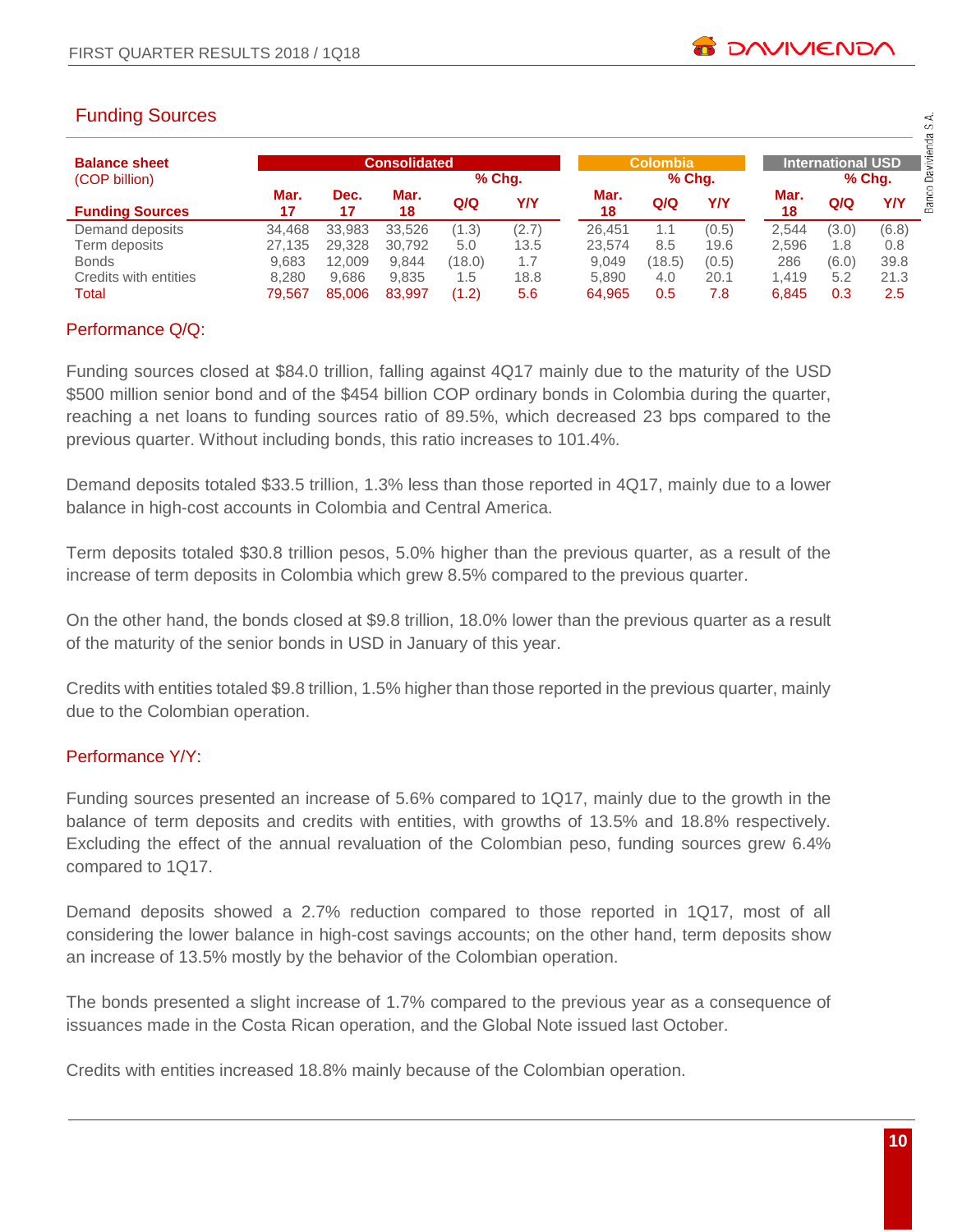## Equity and regulatory capital

| <b>Technical Equity and Risk Weighted Assets</b> | <b>Consolidated</b> |        |        |  |  |  |  |
|--------------------------------------------------|---------------------|--------|--------|--|--|--|--|
| (COP billion)                                    | 1Q17                | 4Q17   | 1Q18   |  |  |  |  |
| Common equity capital (Tier I)                   | 6.878               | 6.814  | 7.914  |  |  |  |  |
| Additional equity (Tier II)                      | 3.563               | 4.330  | 3.639  |  |  |  |  |
| <b>Technical equity</b>                          | 10.441              | 11.144 | 11.553 |  |  |  |  |
| Risk weighted assets                             | 82.029              | 86.513 | 84.855 |  |  |  |  |
| <b>Total Solvency</b>                            | 12,32%              | 12.34% | 13,08% |  |  |  |  |
| Tier I                                           | 8,12%               | 7,54%  | 8,96%  |  |  |  |  |
| Tier II                                          | 4.21%               | 4.79%  | 4,12%  |  |  |  |  |

#### Performance Q/Q:

Equity closed at \$10.3 trillion, showing a reduction of \$580.7 billion compared to 4Q17. This behavior is overall due to the adoption of IFRS 9. As a result, we reallocated \$768 billion from the Other Comprehensive Income account to loan loss reserves, effective on January 1<sup>st</sup>, 2018.

Additionally, the General Shareholders' Meeting approved the distribution of dividends by \$361 billion and to capitalize the bank in \$1.01 trillion.

The solvency ratio at the end of March 2018 was 13.08%, 74 bps higher than that reported in 4Q17, which represents 408 bps above the minimum required in Colombia (9%).

Risk weighted assets reached \$84.9 trillion, 1.9% lower than in 4Q17.

#### Performance Y/Y:

Equity presented an increase of 4.7% compared to the same period of the previous year, given the increase in reserves and net income.

The solvency ratio increased 76 bps compared to the previous year, mainly due to the appropriation of profits to the legal reserve, measure approved at the General Shareholders' Meeting.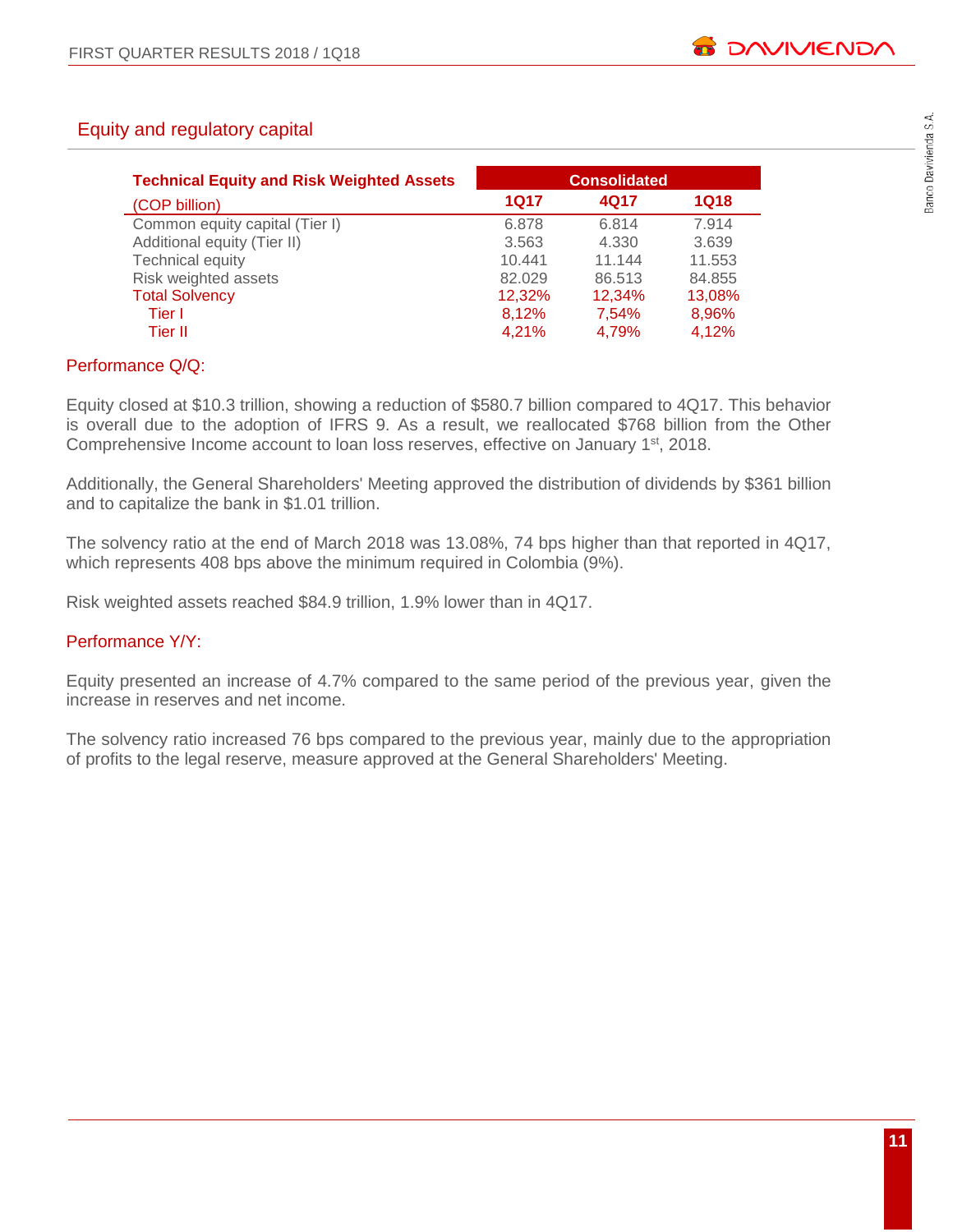#### FIRST QUARTER RESULTS 2018 / 1Q18

# INCOME STATEMENT

| <b>Income statement</b>               |              |       |             |         | % Chg.     |
|---------------------------------------|--------------|-------|-------------|---------|------------|
| (COP billion)                         | <b>1Q17</b>  | 4Q17  | <b>1Q18</b> | Q/Q     | <b>Y/Y</b> |
| Interest income                       | 2,364        | 2,325 | 2,405       | 3.5     | 1.7        |
| Loans                                 | 2,179        | 2,156 | 2,230       | 3.5     | 2.3        |
| Commercial                            | 940          | 898   | 881         | (1.9)   | (6.3)      |
| Consumer                              | 744          | 799   | 796         | (0.4)   | 7.0        |
| Mortgage                              | 495          | 458   | 553         | 20.7    | 11.6       |
| Investments                           | 168          | 145   | 148         | 2.3     | (11.9)     |
| Other income                          | 16           | 24    | 27          | 10.8    | 62.2       |
| <b>Financial expenses</b>             | 1,011        | 919   | 890         | (3.2)   | (12.0)     |
| Demand deposits                       | 290          | 173   | 158         | (8.6)   | (45.6)     |
| Term deposits                         | 421          | 429   | 415         | (3.3)   | (1.4)      |
| Credits with entities                 | 94           | 102   | 102         | 0.2     | 7.9        |
| <b>Bonds</b>                          | 180          | 189   | 194         | 2.5     | 7.9        |
| Other expenses                        | 26           | 26    | 21          | (19.3)  | (18.0)     |
| Gross financial margin                | 1,353        | 1,405 | 1,515       | 7.8     | 12.0       |
| Provision expenses, net of recoveries | 486          | 512   | 464         | (9.4)   | (4.5)      |
| Net interest margin                   | 867          | 894   | 1,051       | 17.6    | 21.2       |
| Operating income                      | 289          | 325   | 317         | (2.5)   | 9.8        |
| Operating expenses                    | 740          | 870   | 789         | (9.3)   | 6.7        |
| Personnel expenses                    | 322          | 345   | 347         | 0.7     | 7.9        |
| <b>Operation Expenses</b>             | 313          | 393   | 323         | (17.7)  | 3.5        |
| Other expenses                        | 105          | 132   | 118         | (10.1)  | 12.7       |
| Exchange and derivatives              | 26           | 8     | 26          | 239.9   | 3.0        |
| Other income and expenses, net        | $\mathbf{1}$ | 55    | (26)        | (100.0) | (100.0)    |
| Income before taxes                   | 443          | 412   | 579         | 40.7    | 30.8       |
| Income tax                            | 117          | 52    | 125         | 141.8   | 6.9        |
| <b>Net income</b>                     | 326          | 360   | 454         | 26.2    | 39.4       |

#### Net Income

#### Performance Q/Q:

Consolidated net income of the first quarter closed at \$454.3 billion, showing a quarterly increase of 26.2%, mainly explained by decreases in financial expenses of 3.2%, provision expenses of 9.4% and operating expenses of 9.3%.

On the other hand, the profit of Colombia grew 25.5%, reaching \$390.2 billion; and the profit of the international operation in dollars reached \$22.5 million, increasing 37.1% compared to the previous quarter.

As a result of the latter, annualized quarter return on average equity (ROAE) at the end of 1Q18 reached 17.2%, 367 bps higher than the previous quarter.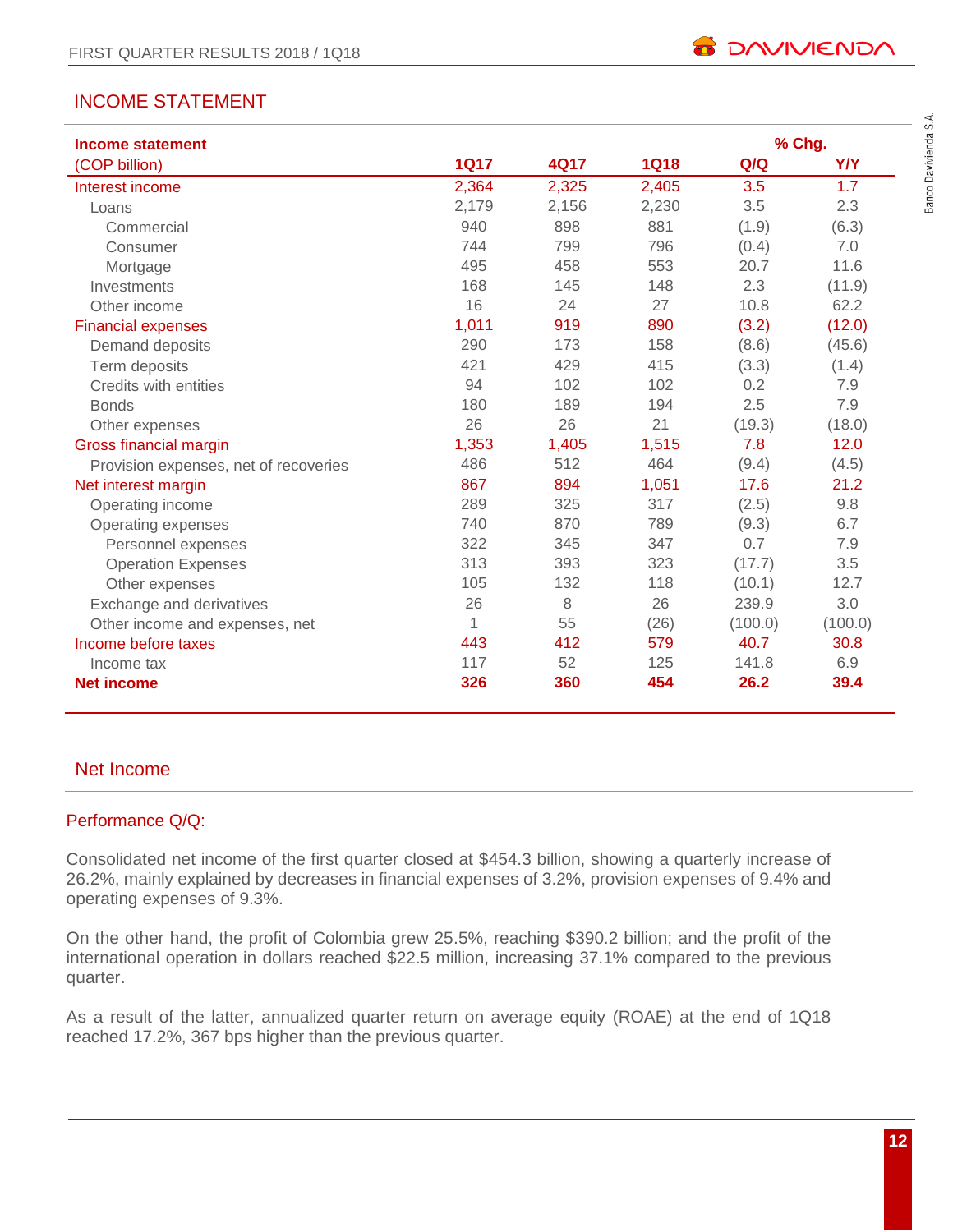#### Performance Y/Y:

The consolidated profit for the first quarter of 2018 presented an increase of 39.4% against the previous year, marked to a greater extent by the Colombian operation, which had an increase of 37.5%. On the other hand, the profit of the Central American operation in USD grew 55.7%.

Regarding Colombia, net income growth is the result of a 9.0% increase in operating income and a 1.2% reduction in the income tax.

Regarding the Central American operation in USD, growth of profits is the result of the increase in operational revenues (15.8%) and control of operating expenses (2.8%).

As a result, the return on average equity (ROAE) for the last 12 months at the end of 1Q18 was 13.5%, 352 basis points lower than in 1Q17.This reduction is partially explained by the extraordinary income of 2016.

| <b>Net Financial Margin</b>     |       |       |       |       | % Chg.         |
|---------------------------------|-------|-------|-------|-------|----------------|
| (COP billion)                   | 1Q17  | 4Q17  | 1Q18  | Q/Q   | Y/Y            |
| Loan Income                     | 2,179 | 2,156 | 2,230 | 3.5   | 2.3            |
| Investment and Interbank Income | 185   | 169   | 175   | 3.5   | (5.3)          |
| <b>Financial Income</b>         | 2,364 | 2,325 | 2,405 | 3.5   | 1.7%           |
| <b>Financial Expenses</b>       | 1.011 | 919   | 890   | (3.2) | (12.0)         |
| <b>Financial Margin, Gross</b>  | 1,353 | 1,405 | 1,515 | 7.8   | 12.0           |
| <b>Provision Expenses</b>       | 486   | 512   | 464   | (9.4) | (4.5)          |
| <b>Financial Margin, Net</b>    | 867   | 894   | 1,051 | 17.6  | $21.2^{\circ}$ |

#### Net Financial Margin

#### Performance Q/Q:

The net financial margin reached \$1.05 trillion at the end of the first quarter of 2018, which represented an increase of 17.6% when compared to the fourth quarter of 2017. This increase is most of all explained by the increase in portfolio revenues of 3.5%, the reduction of financial expenses on 3.2% and the decrease in the allowances expense of 9.4%. By excluding the effect of the exchange rate during the quarter, the Net Financial Margin increases 18.2%.

Consolidated loan income reached \$2.2 trillion, showing an increase of 3.5% compared to the previous quarter. This growth was led by the mortgage portfolio. The consolidated income of the mortgage portfolio closed at \$553 billion, showing an increase of 20.7% in the last quarter, most of all because of the dynamics of Colombia where it increased by 25.9%. The increase in the income is primarily due to the higher volume of this portfolio, backed by the growth in the leasing segment; and secondly, to income related to the UVR adjustment, given the monetary policy management of the Colombian Central Bank.

On the other hand, the consolidated income of the investment portfolio closed at \$148.2 billion, increasing 2.3% compared to the first quarter of 2017, as a result of the increase in value of the investments in debt instruments in Colombia, particularly those indexed at a fixed rate.

Additionally, consolidated interbank funds income increased 10.8% quarterly, reaching \$26.7 billion. This growth is led by the behavior in El Salvador.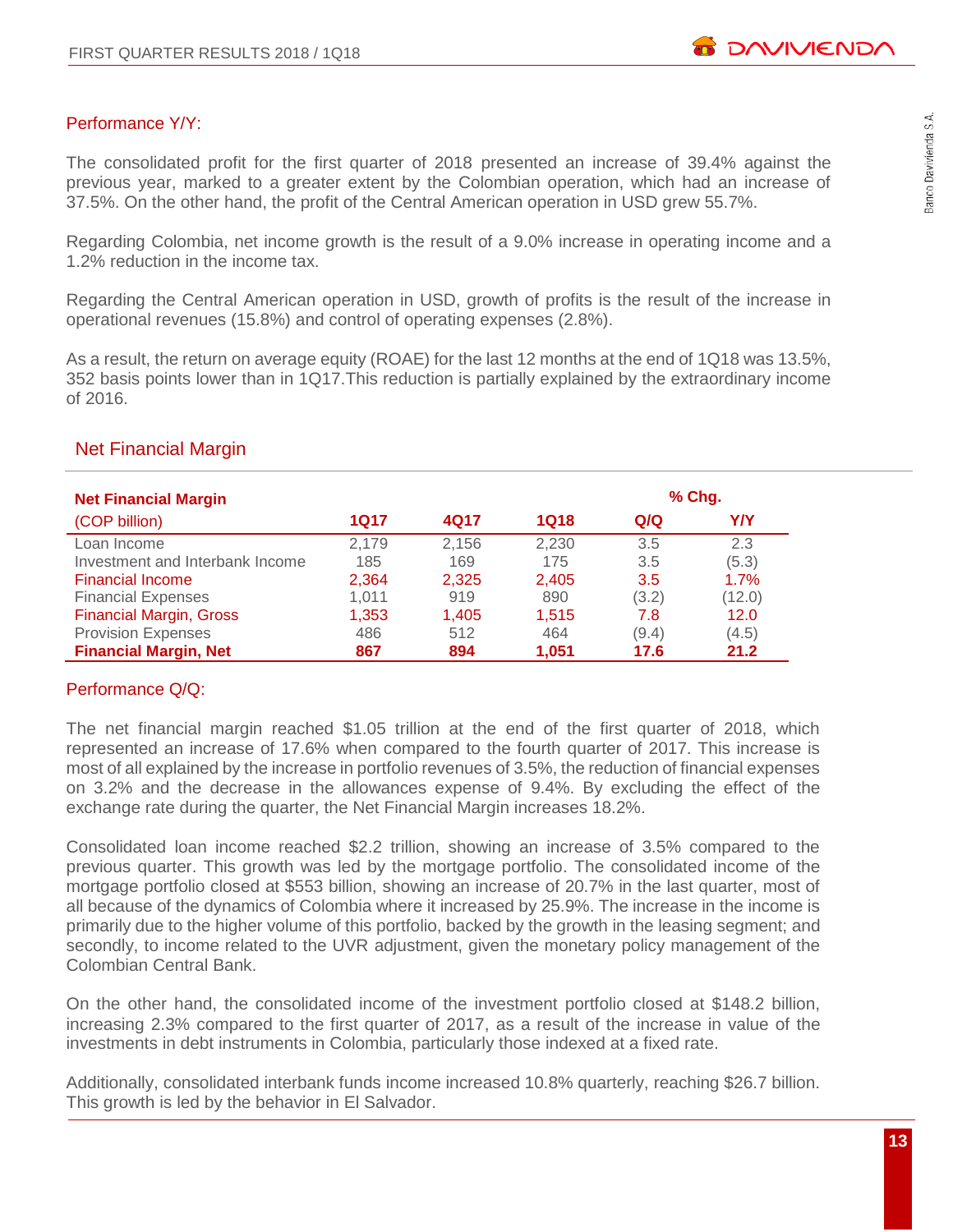Lastly, consolidated financial expenses closed at \$890 billion, which represents a decrease of 3.2% quarter-on-quarter due to the operation in Colombia, where the variation was -3.4%, as a result of the decrease in collection costs in savings and term deposits, given the cut in the interest rates, which went from 4.75% in December 2017 to 4.50% in March 2018.

| NIM                  | <b>Bps Var.</b> |       |       |    |     |
|----------------------|-----------------|-------|-------|----|-----|
| (Annualized quarter) | 1017            | 4017  | 1018  | രശ | Y/Y |
| <b>NIM</b>           | $6.55\%$        | 6.33% | 6.66% |    |     |

As a result, the NIM for the quarter closed at 6.66%, 32 bps higher than in 4Q17. The higher financial income, which grew 3.5%, and the lower financial costs, which decreases 3.2%, stand out.

#### Performance Y/Y:

Consolidated net financial margin showed an annual growth of 21.2%, as a result of an increase in financial income, and decreases in financial expenses and in provision expenses. Excluding the effect of the revaluation of the Colombian Peso during the year, the Net Financial Margin would have increased 21.7% compared to 1Q17.

Consolidated portfolio income showed an increase of 2.3% compared to 1Q17, driven mainly by the consumer and mortgage segments.

Consolidated revenues of the commercial portfolio dropped 6.3% annually. In Colombia, revenues from the commercial portfolio fell by 7.9%, as a result of the decrease in placement rates, related to the expansionist policy of the Colombian Central Bank.

Consolidated income of the consumer portfolio showed an annual increase of 7.0%. It grew 7.1% in Colombia and 8.7% in the international operation in dollars. This dynamic is mostly explained by the payroll and fixed credit segments, which showed growth compared to the previous year.

Finally, consolidated income of the mortgage portfolio increased 11.6%. In the Colombian operation it had a growth of 12.4%, particularly by the good performance of the leasing and social housing segments. In the international operation in dollars, the income of the mortgage portfolio grew 9.8%.

Consolidated investment income fell 11.9% against 1Q17, mainly explained by the 14.1% drop in the Colombia operation, given the fall on return of investments made on demand instruments, related to a lower intervention rate. In the international operation in USD, investment income decreased 1.0%.

On the other hand, income from consolidated interbank funds increased 62.2%. It grew 21.8% in Colombia and 200.4% in the international operation in USD.

Regarding consolidated financial expenses, they decreased 12.0% year over year. Mainly in Colombia, where there was a 15.7% reduction, given lower costs of savings accounts and term deposits, related to the decrease of the monetary policy rate in the country. In one year, the intervention rate of the Central Bank was reduced by 250 bps, from 7% at the end of March 2017 to 4.5% at the end of March 2018.

Regarding the international operation in USD, financial expenses showed an increase of 12.8% over the previous year, as a result of the growth on interests of loans with other banks and the higher cost of bonds.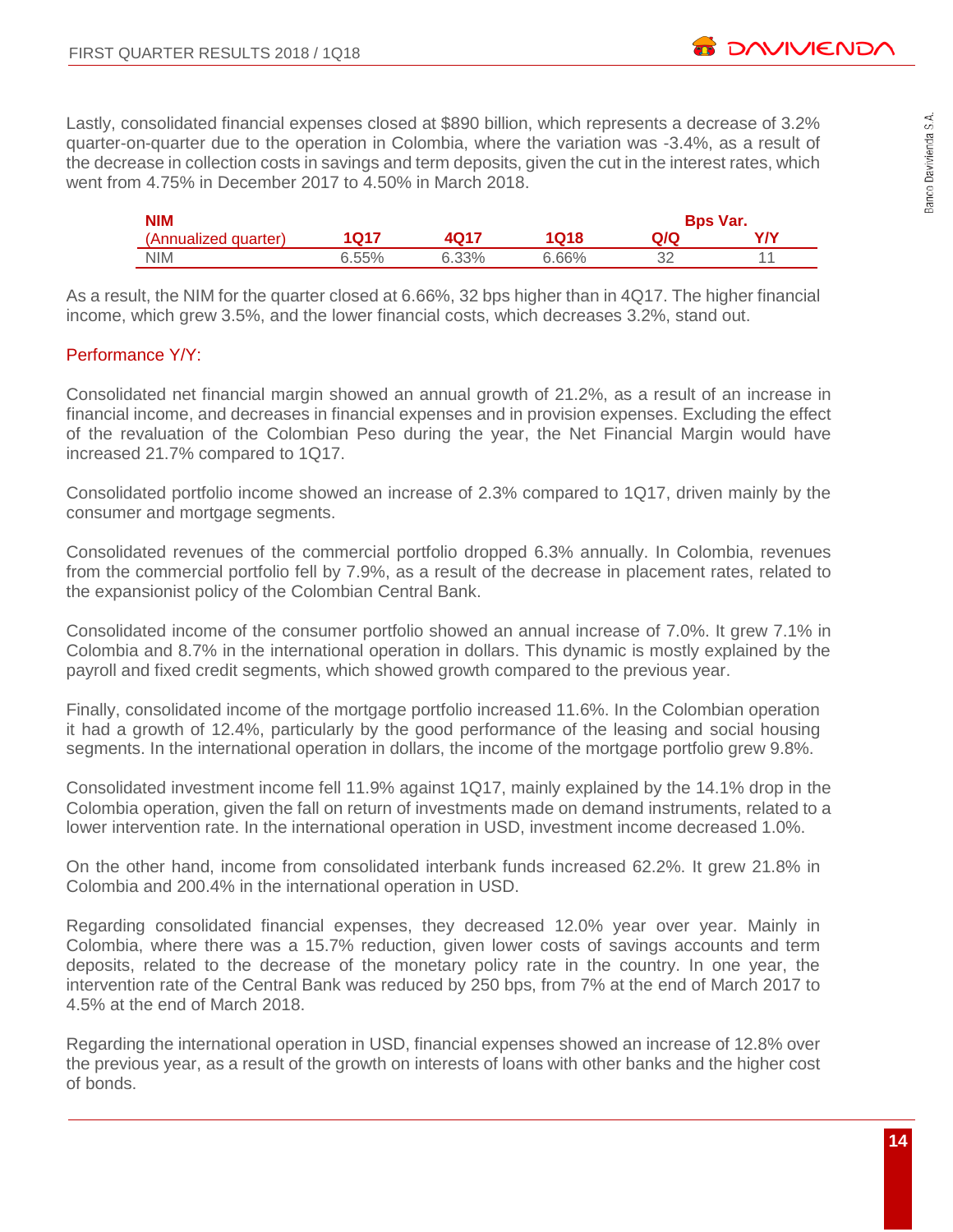| <b>NIM</b>    | <b>Bps Chg.</b> |       |       |     |     |
|---------------|-----------------|-------|-------|-----|-----|
| $(12$ months) | <b>Q17</b>      | 4017  | 1Q18  | Q/Q | Y/Y |
| <b>NIM</b>    | 6.26%           | 6.38% | 6.51% |     |     |

Therefore, the 12-months NIM closed at 6.51%, 13 bps higher than in 4Q17. The lowest financial cost stands out, which decreases 12.0%, compared to 1Q17.

#### Provision Expenses

|                                              |      |      | $%$ Chg. |        |       |
|----------------------------------------------|------|------|----------|--------|-------|
| (COP billion)                                | 1Q17 | 4017 | 1018     | Q/Q    | Y/Y   |
| Provision for credit losses                  | 554  | 608  | 539      | (11.4) | (2.7) |
| Loan recoveries                              | 65   | 88   |          | (19.6) | 8.5   |
| Net loan sales                               |      |      |          | (52.1) | 46.9  |
| <b>Provision expenses, net of recoveries</b> | 486  | 512  | 464      | (9.4)  | (4.5) |

#### Performance Q/Q:

Consolidated allowances expense decreased 9.4% in the last quarter, closing at \$463.8 billion. There was a reduction of 8.4% in Colombia and of 12.2% in the international operation in USD. These drops are result of lower provision expenses in Colombia's commercial portfolio, and in the commercial and mortgage portfolio in Central America.

| <b>Cost of Risk</b>  |      |                   |      |      | Pbs Chg. |
|----------------------|------|-------------------|------|------|----------|
| (Annualized quarter) | 1017 | 4017              | 1018 | O/O  | YN       |
| Cost of Risk         |      | 2,65% 2,62% 2,37% |      | (25) | (28)     |

As a result, the Cost of Risk for the quarter was 2.37%, 25 basis points lower than in the fourth quarter of 2017.

#### Performance Y/Y:

Consolidated provision expenses decreased by 4.5% against the first quarter of 2017. In Colombia, there was a reduction of 5.1% as a result of lower provisions in the commercial portfolio. While in the international operation in USD it increased 2.2% year-on-year due to higher provisions in the consumer portfolio.

| <b>Cost of Risk</b>   |       |             |      |     | <b>Bps Chq.</b> |
|-----------------------|-------|-------------|------|-----|-----------------|
| $(12 \text{ months})$ | 1017  | 4017        | 1018 | Q/Q | YN              |
| Cost of Risk          | 1.74% | 2.53% 2.49% |      | (4) | 76              |

As a result, the Cost of Risk of the last 12 months reached 2.49%, 76 basis points higher than in the first quarter of 2017.

#### Operating Income

#### Performance Q/Q:

Consolidated operating income closed at \$317.2 billion and presented a decrease of 2.5% in the quarter, as a result of lower commissions and fees (-5.8%).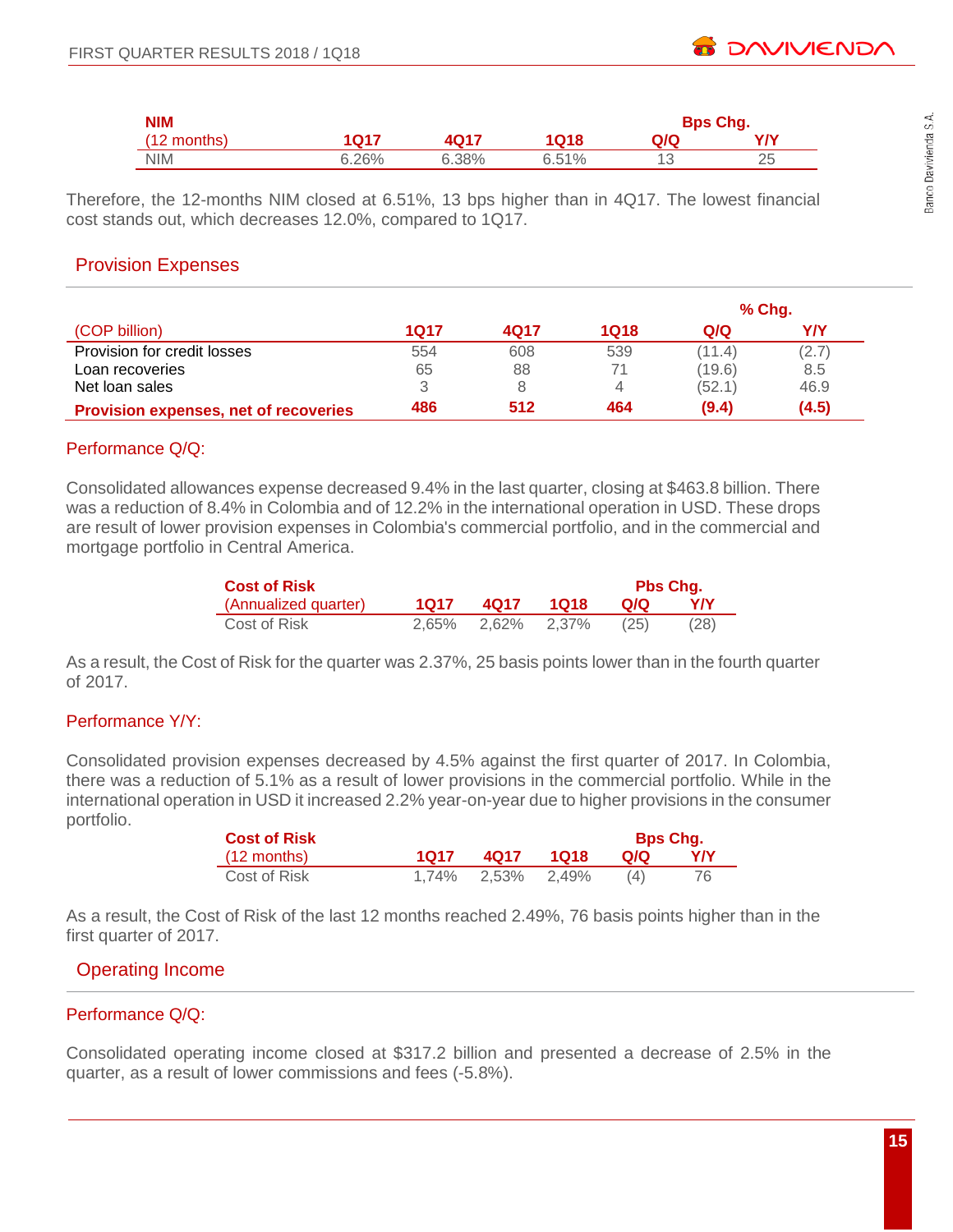In Colombia, the variation in operating income was -1.1% as a consequence of the 4.3% reduction in commissions and fees derived from lower bank guarantees for commissions related to 4G projects, and lower income from establishments affiliated to credit cards.

On the other hand, the variation in the operating income of the international operation in USD was - 3.3%, given the 8.2% reduction in commissions and fees, mainly those generated by establishments affiliated with credit and debit cards in Costa Rica.

#### Performance Y/Y:

Consolidated operating revenues increased 9.8% compared to the same quarter of the previous year.

In Colombia, the increase in operating income was 9.0%, given the 7.6% increase in commissions and fees, equivalent to the growth in commissions related to establishments affiliated with credit and debit cards, fiduciary businesses and commissions for insurances collection.

On the other hand, in the international operation in USD, the increase of 15.8% in operating income was driven by income from insurance operations, commissions and fees.

#### Operating Expenses

| <b>Operating Expenses</b>   |      | $%$ Chg. |      |        |      |
|-----------------------------|------|----------|------|--------|------|
| (COP billion)               | 1Q17 | 4Q17     | 1018 | Q/Q    | Y/Y  |
| <b>Personnel Expenses</b>   | 322  | 345      | 347  | 0.7    | 7.9  |
| <b>Operational Expenses</b> | 313  | 393      | 323  | (17.7) | 3.5  |
| <b>Other Expenses</b>       | 105  | 132      | 118  | (10.1) | 12.7 |
| <b>Total Expenses</b>       | 740  | 870      | 789  | (9.3)  | 6.7  |

#### Performance Q/Q:

Consolidated operating expenses reached \$789.1 billion, which represents a decrease of 9.3% quarterly, explained by a 7.0% decrease in Colombia and a 2.3% decrease in the international subsidiaries.

If we exclude the effect of the revaluation of the COP during the last quarter, operating expenses would have decreased 8.5% compared to 4Q17.

In Colombia, operating expenses showed a decrease of 9.0%, mainly due to lower fees related to software development, advertising, maintenance and IT equipment repair.

In the international operation in US dollars, the reduction in operating expenses was 6.1%, due to the reduction in fees and legal expenses, maintenance and repair costs.

The reduction in the tax expense is explained by lower payments of the GMF (Tax on Financial Transactions) in Colombia.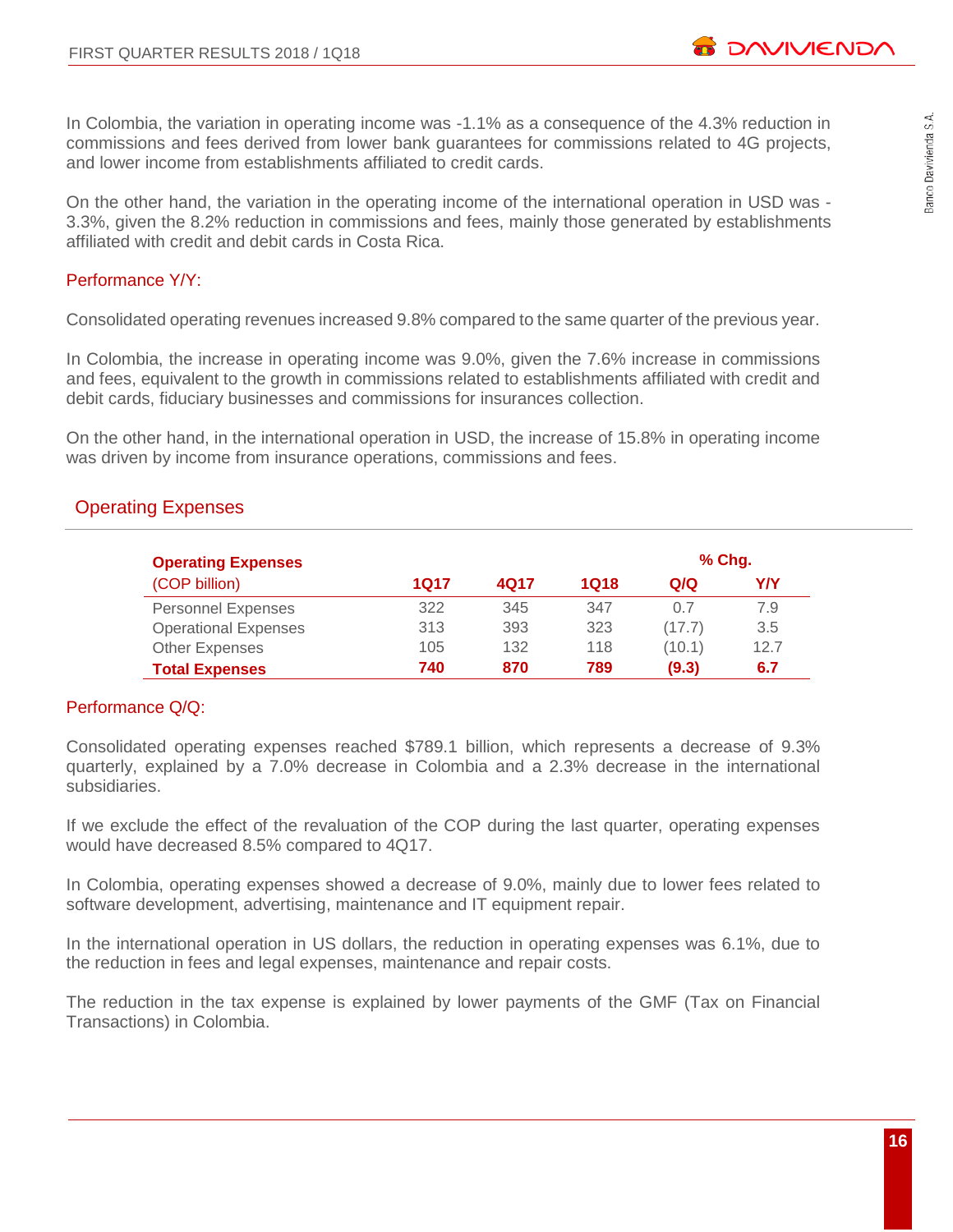| <b>Efficiency</b>    |        |        |        |       | <b>Bps Chq.</b> |
|----------------------|--------|--------|--------|-------|-----------------|
| (Annualized quarter) | 1017   | 4017   | 1018   | രശ    | Y/Y             |
| Efficiency           | 44.47% | 48.51% | 43.31% | (520) | (117)           |

As a result, the efficiency ratio for the quarter closed at 43.31%, decreasing 520 basis points compared to 4Q17 and 117 basis points compared to 1Q18.

#### Performance Y/Y:

The annual increase in consolidated operating expenses was 6.7%. When excluding the effect of the exchange rate, operating expenses increase 7.2% against 1Q17.

In Colombia, growth was 8.7%, explained by increases of 10.4% in personnel expenses (specifically in salaries), and of 4.5% in operating expenses (mainly by subscription to payment networks and rentals due to the real state asset sale).

Meanwhile, operating expenses remained relatively controlled in the international operation, presenting an annual increase of 2.8%.

| <b>Efficiency</b>     |        |        |        |      | <b>Bps Chg.</b> |
|-----------------------|--------|--------|--------|------|-----------------|
| $(12 \text{ months})$ | 1017   | 4017   | 1018   | QIQ  | YN              |
| Efficiency            | 46.36% | 46.60% | 46.25% | (35) | (11)            |

As a result, the 12-month efficiency indicator closed at 46.25%, falling 35 bps year-over-year and 11 bps quarter-on-quarter.

#### **Taxes**

#### Performance Q/Q:

The consolidated income tax registered a value of \$124.9 billion, showing an increase of 141.8% compared to the previous quarter.

In the Colombian operation, income tax reached \$101.9 billion. On one hand, this increase is explained by a non-taxed income of \$39 billion, result of the merge between Deceval and the Colombian Stock Exchange. And by \$41 billion less, given the real state assets sale taxed at 10% as non-recurring income.

In the international operation in USD, the growth of this item was 62.4%, mainly due to an increase in the operational profit in Panama and Honduras.

#### Performance Y/Y:

The consolidated operation of Davivienda registered a tax 6.9% higher than the one of the first quarter of 2017. In Colombia, the income tax was reduced by 1.2%, due to a reduction in the nominal income tax rate of 3.0% and of an increase of non-taxed income. In the international operation in USD, taxes increased 72.4%, due to an increase on the operational profit in El Salvador and Honduras.